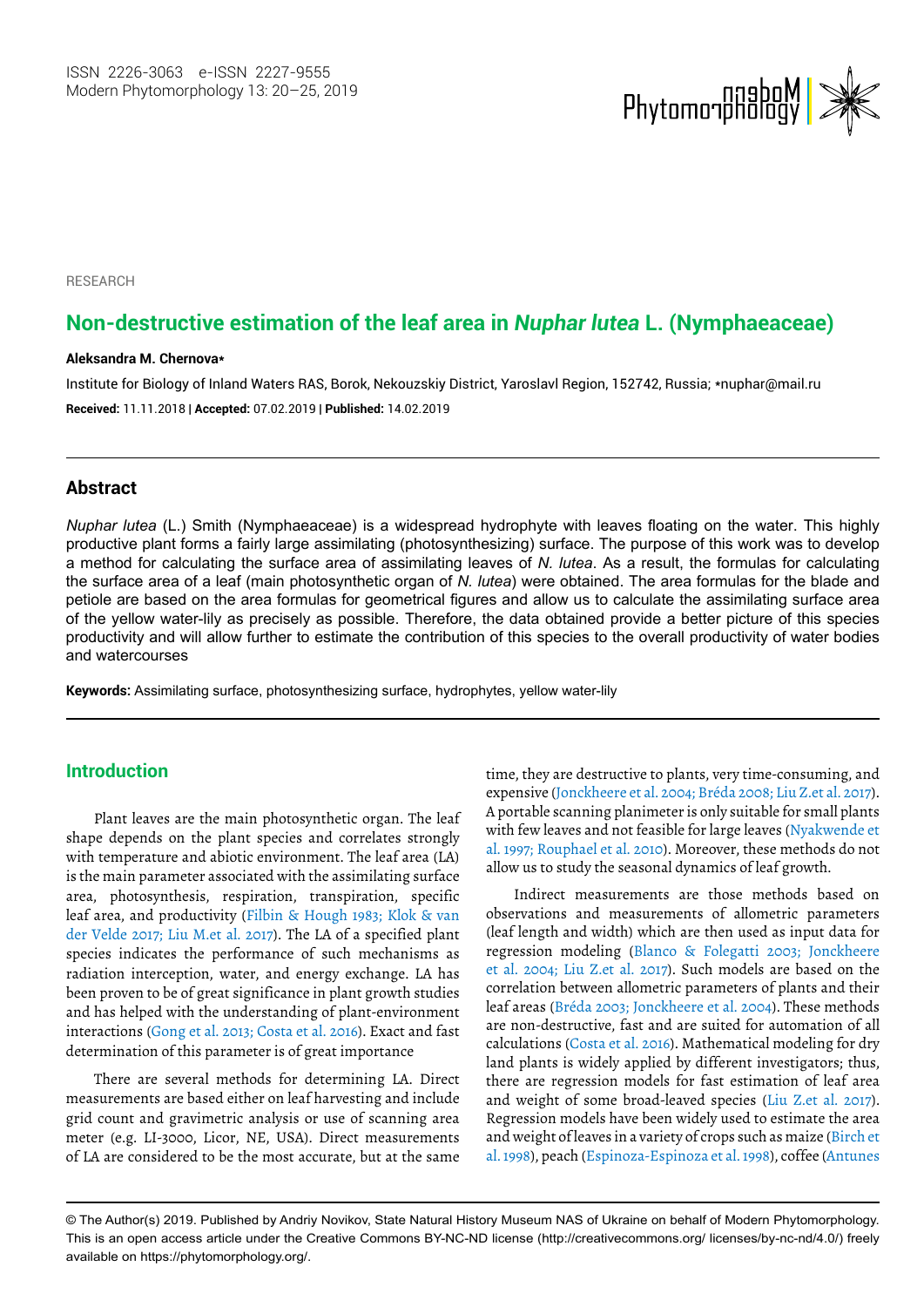et al. 2008), pepper (Rojas-Lara et al. 2008), avocado (Calderón et al. 2009), papaya (Cardona et al. 2009), mango (Ghoreishi et al. 2012), rose (Fascella et al. 2013), cocoa (Salazar et al. 2018) and olive (Koubouris et al. 2018). The equations obtained in each specific case approach only for a specific species.

Indirect methods also include photography and remote sensing with subsequent image interpretation. Nowadays, special software (Igathinathane et al. 2006) and mobile applications (Gong et al. 2013; Tech et al. 2018) are being developed for leaf area measurements.

Methods described above substantially belong to dry land plants. Unfortunately, there is a lack of published works for aquatic plants. There are only fragmentary data on LA of several hydrophytic species (Brock et al. 1983; Filbin & Hough 1983; Boese et al., 2008; Sinden-Hempstead & Killingbeck 1996).

At present, there is undoubtedly a need for obtaining LA data for aquatic plants. It is particularly important when studying the productivity of macrophytes in water bodies and watercourses and overgrowing of waters. This work is aimed to obtain the formulas for calculating the leaf area of hydrophytes with floating leaves. In this work, the yellow water-lily was used as a model species.

*Nuphar lutea* (L.) Smith (Nymphaeaceae Salisb.) is a species native to temperate regions of Europe and western Asia (Tcvelev 2000). Yellow water-lily is a hydrophyte with a thick (up to 15 cm) rootstock, floating and submerged leaves, triquetrous petiole, and large blades that are wide-elliptical to oval in shape. Flowers are yellow, up to 6.5 cm wide, on a cylindrical flower spike. Fruits are green, large, and have numerous seeds (up to 400 seeds per one fruit) which are olivegreen and egg-shaped (Padgett 2007).

Associations with the yellow water-lily are typical for lakes, reservoirs, oxbows, and small and medium rivers. *N. lutea* forms both monodominant communities and communities with hydrophytes (*Lemna minor* L., *Ceratophyllum demersum* L., *Nymphaea alba* L., *Potamogeton lucens* L., *Potamogeton natans* L.) and helophytes (*Sagittaria sagittifolia* L., *Butomus umbellatus L., Sparganium erectum* L.). The aboveground form is an important part in the cenoses of hygrohelophytes and even mesophytes but it occurs only in dry shallow waters and less often on sandbanks. Due to its high ecological valency, *N. lutea*  makes a considerable contribution to the total productivity of



waterbodies and watercourses (Papchenkov 2001, Chernova 2015, Klok & van der Velde 2017).

*N. lutea* plays an important role in aquatic ecosystems-its high phytoncidal activity prevents water blooming, inhibits the development of pathogenic organisms (Dubyna 1982; Negrobov & Khmelev 1999) and fungi (Vergeer & van der Velde 1997), and has an allelopathic effect on other aquatic plants (Elakovich & Wooten 1991; Elakovich & Yang 1996; Macías et al. 2008). It is also an important food resource for animals (Heslop-Harrison 1955; Smits et al. 1989).

*N. lutea* is very important for the aquatic carbon cycle as it promotes the elimination of methane from benthal deposits (Dacey & Klug 1979). It accumulates heavy metals, such as Cu (Aulio 1980), Cd (Thompson et al. 1997), and some micronutrients (Klink 2004, 2005; Tomaszewicz 2009; Tomaszewicz & Ciecierska 2009). Studies of low-molecularweight volatile organic compounds of aquatic macrophytes (including above-ground organs of *N. lutea*) are being conducted (Kurashov et al. 2014).

## **Materials and Methods**

#### **Plant material**

The plant material for morphological studies and measurements of major parameters was collected during the growing season of 2010 (May to October) in the model rivers Ild (N 57°53 32,0" E 038°03 41") and Latka (N 58°04 24,8" E 038°07 50") which are tributaries of Rybinsk Reservoir (Fig. 1).

Cameral treatment of collected leaves included washing with tap water and separation leaf blades from petioles. In total, 1441 leaves were analyzed in terms of four parameters for leaf blades and in terms of three parameters for petioles.

#### **Data analysis**

For leaf blades, the blade length between the point of petiole attachment and the blade apex (*l* ), total blade length (*l* ), 1 2 blade width (*w*), and height of the blade wing (*h*) (Fig. 2) were measured. To analyze morphometric parameters, correlation and regression analyses were used.

### **Results and Discussion**

Based on the results of correlation analysis, the type of



Figure 1. Model rivers Ild (left) and Latka (right).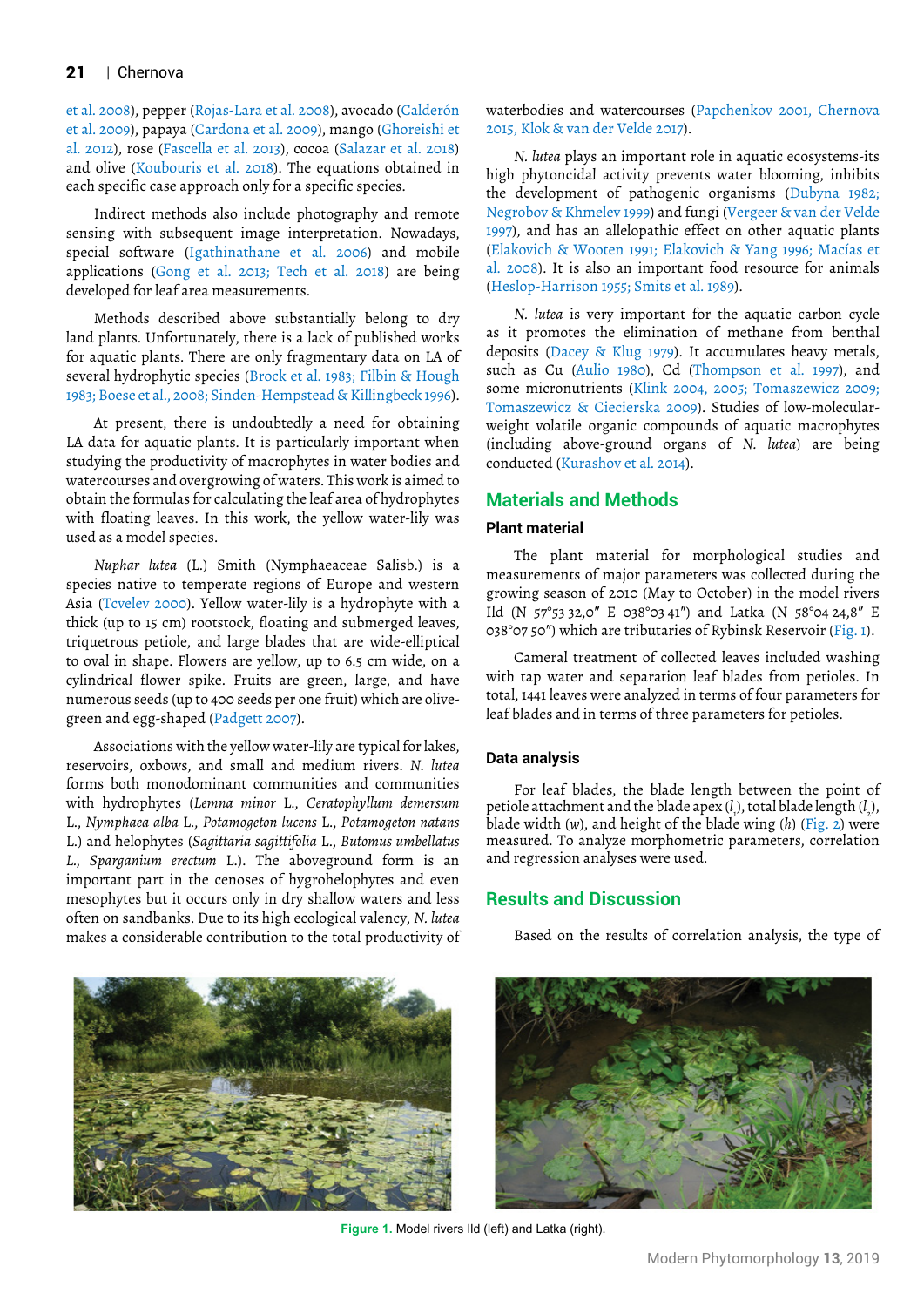

**Figure 2.** Major measurements parameters of leaf blade of *N. lutea*.

leaf blade growth (isometric or non-isometric), as well as dependencies between *l*<sub>,</sub> and *l*<sub>,</sub>, between *l*<sub>,</sub> and *w* and between *l*<sub>1</sub> and *w* were determined. In the present research, a linear *l*<sub>1</sub> 2 correlation coefficient (*r*) which shows the strength of the relationship and how changes of one parameter are due to the changes of another one was used (Tab. 1). Calculated paired correlation coefficient are considered significant at significance level  $\alpha$ =0.05.

Such high correlation coefficients demonstrate a strong relationship between parameters of interest. On this basis, it was concluded that the growth is isometric and the leaf shape changes insignificantly in the growth process (Tab. 1).

Earlier it was determined that the height of the blade wing is slightly more than half of the blade length between the point of petiole attachment and the blade apex. The *h/l*<sub>1</sub> is constant and is equal to 3/5 (Chernova 2013).

The blades of *N. lutea* are oval to heart-shaped and conditionally consist of three parabolic segments *ABC*, *AEO*  and *CDO* (last two-lateral wings-are fairly of the same area) (Fig. 3).

Therefore, the blade area  $(S_p)$  is a sum of the areas of three parabolic segments (1):

$$
S_{B} = S_{ABC} + S_{AEO} + S_{CDO} = S_{ABC} + 2.S_{AEO}
$$
 (1)

The area of a parabolic segment is two-thirds multiplied by the product of the length of the line segment between the points of intersection and the distance from the horizontal line to the parabola vertex. Then the formula (1) will be as follows  $(2)$ :

$$
S_B = \frac{2}{3} \cdot AC \cdot BO + 2 \cdot \frac{2}{3} \cdot AO \cdot KE = \frac{2}{3} \cdot l_1 \cdot w + \frac{2}{3} \cdot h \cdot w \tag{2}
$$

If express h in formula (2) in terms of *l* 1 (3):

$$
S_B = \frac{2}{3} \cdot l_1 \cdot w + \frac{2}{3} \cdot \frac{3}{5} \cdot l_1 \cdot w = \frac{16}{15} \cdot l_1 \cdot w \approx l_1 \cdot w \tag{3}
$$

Modern Phytomorphology **13**, 2019 Therefore, the blade area is approximately equivalent to the blade length (between the point of petiole attachment and the

| <b>Parameters</b> | lld river | Latka river |
|-------------------|-----------|-------------|
| $l$ , and $l$ ,   | 0.97      | 0.96        |
| $l$ , and $w$     | 0.94      | 0.86        |
| $l2$ and $w$      | 0.94      | 0.86        |

**Table 1.** Linear correlation coefficients (*r*) for parameters, *l*



**Figure 3.** Schematic illustration of the leaf blade of *N. lutea*, conditionally divided into parabolic segments; *О*-point of petiole attachment to the blade, BO (/<sub>1</sub>)-blade length between the point of petiole attachment and the blade apex; АС (*w*)-blade width measured through the point of petiole attachment to the blade, *КЕ* and *MD*- heights (*h*) of the blade wings.

blade apex) multiplied by the blade width (measured through the point of petiole attachment to the blade). To determine the assimilating surface area, it is necessary to multiply the blade area by 2.

The surface area of the petiole of *N. lutea* consists of three approximately equal geometric figures (trapezoids) (4)

$$
S_p = 3 \cdot \frac{p + D_p}{2} \cdot p \tag{4}
$$

where  $S_p$  - petiole surface area,  $d_p$  -average size of the petiole in the point of its attachment to the blade, *D<sub>p</sub>*-average size of the petiole at the bottom,  $l_{p}$ -petiole length.

To obtain comparable data, the author of the present article proposes considering the petiole size in the point of its attachment to the blade and the petiole size at the bottom as constant values (for example, 0.7 cm and 1.7 cm). Then, to calculate the photosynthesizing surface area of the leaf, the petiole length only is needed.

As it was determined, the growth type of leaf blades of *N. lutea* is isometric (like of many other plants). In the growth process, *N. lutea* leaves change in size, but not in shape. Based on this fact, the formula for calculating such important parameter as LA was obtained. The proposed model is an indirect measurement of LA and has a measuring error.

When calculating the leaf area of *N. lutea*, it is necessary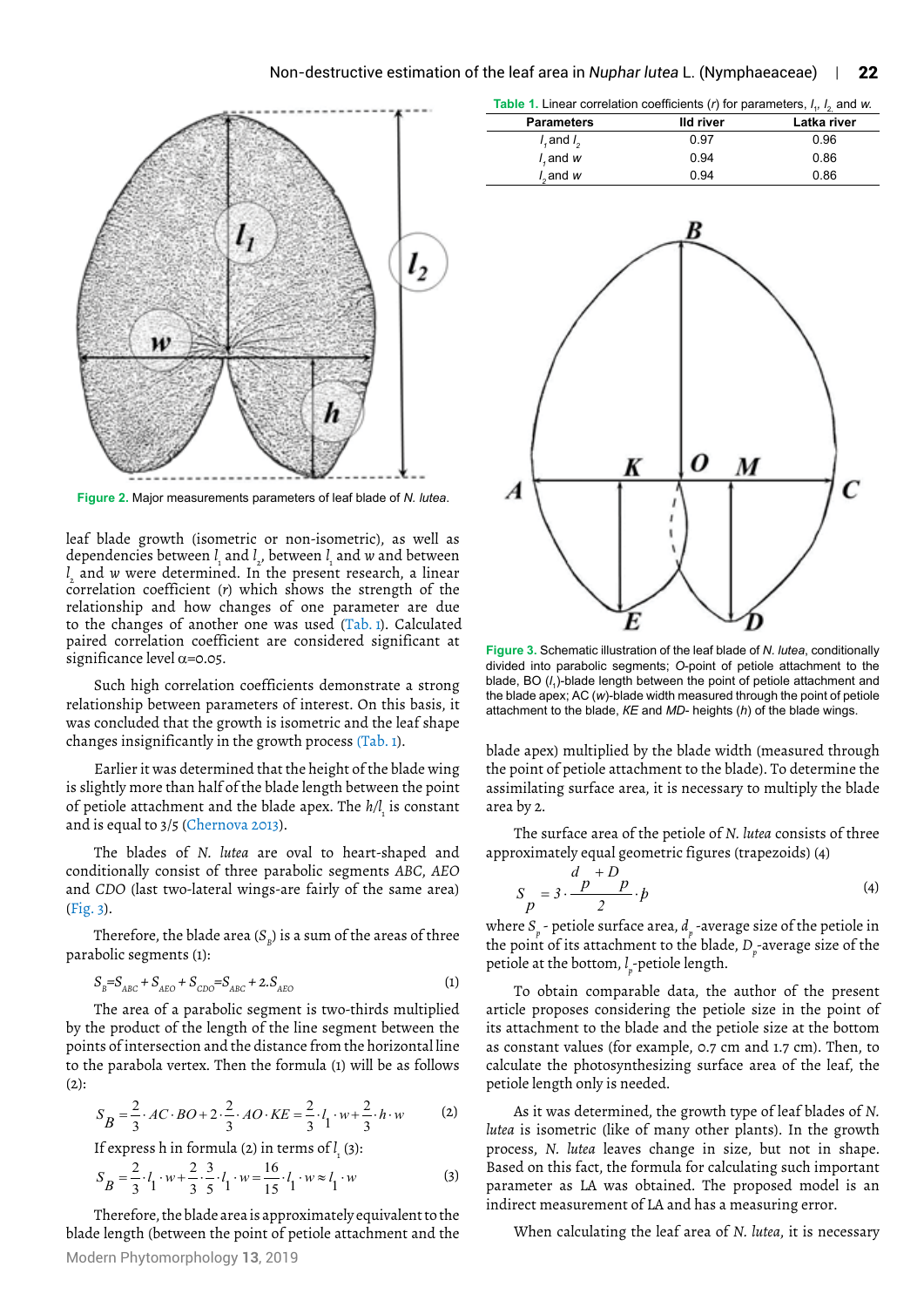to realize that area formulas for geometrical figures are used. Therefore, there are some deviations from the actual values from the very beginning. However, this is a method error and this error is always the same. The formulas provided are suitable for calculating the photosynthesizing surface areas of corrugated submerged and floating leaves but not applicable in case of new rolled-up leaves. As a rule, the amount of such leaves is quite small (Chernova 2015) and their assimilating surface areas may be disregarded in case of field researches of large water bodies.

Previously, the regression method was applied to different fruit and vegetable crops (Montero et al. 2000; Buttaro et al. 2015; Blanco & Folegatti 2003; De Swart et al. 2004; Bakhshandeh et al. 2011; Silva et al. 2008; Zhang & Liu 2010; De Maria 2018; Tsialtas & Maslaris 2007; Firouzabadi et al. 2015) as well as to some woody plants (Cristofori et al. 2007; Koubouris et al. 2018). Authors of these studies carried out the regression analysis of leaf length, width, and area. The most of obtained regression equations are linear with general form y=ax+b. This is correct mathematically, but incorrect biologically-at zero leaf length and zero leaf width, leaf area is not equal to zero but is equal to b. probably, the authors would specify the leaf length and width ranges in which obtained formulas are correct. Nevertheless, the contribution to indirect measurements of LA made by these researchers is a basis for further studies.

The studies of LA of aquatic plants presented are some of the first. The formulas that were obtained can be applied in the field and are not destructive for phytocenoses allowing us to carry out seasonal studies of growth dynamics using the same plants and within the same sites. It is possible to determine the LA using two parameters only-the length and the width of the leaf blade.

The formulas obtained can be used to calculate the assimilating surface area of *N. lutea*. To do that it is necessary to know the number of leaves per unit area and the main morphometric parameters of leaves: the blade length measured between the point of petiole attachment and the blade apex, blade width measured through the point of petiole attachment to the blade, and petiole length.

If the number and size of leaves used for LA determination are large, the method can be time-consuming (Costa et al. 2016). However, such an approach is fast, reliable, and costeffective.

# **Conclusion**

The proposed indirect measurement of LA is a simple method that can be repeated by any researcher. This method allows us to obtain reliable LA values, identify the dynamics of plant growth and development. The only equipment required for this method is a simple ruler.

It may be considered, that the formulas obtained can be adapted to other Nymphaeaceae species as well as to other hydrophytes with floating leaves.

The author plans to continue studies to find formulas for indirect measurement of LA of other aquatic plants. Precise measurement of leaf area and leaf weight is necessary for a greater understanding of plant growth processes. In the future, the data obtained can form the basis for the modeling of aquatic ecosystems productivity.

### **Acknowledgment**

For assistance in the preparation of the article, the author thanks D.A. Philippov (Institute for Biology of Inland Waters RAS).

The work was carried out within the government order of the Federal Agency for Scientific Organizations of the Russian Academy of Sciences for Papanin Institute for Biology of Inland Waters Russian Academy of Sciences (No. AAAA-A18-118012690099-2).

## **References**

- **Filbin G.J., Hough R.A. 1983.** Specific leaf area, photosynthesis, and respiration in two sympatric Nymphaeaceae populations. *Aquat. Bot.* **17:** 157-165. 10.1016/0304-3770(83)90111-0
- **Klok P.F., Van der Velde G. 2017.** Plant traits and environment: floating leaf blade production and turnover of waterlilies. *PeerJ.* **5:** e3212. 10.7717/peerj.3212
- **Liu M., Wang Z., Li S., Lü X., Wang X., Han X. 2017.** Changes in specific leaf area of dominant plants in temperate grasslands along a 2500-km transect in northern China. *Sci. Rep.* **7:** 10780. 10.1038/ s41598-017-11133-z
- **Gong A., Wu X., Qiu Z., He Y. 2013.** A handheld device for leaf area measurement. *Comput. Electron. Agric.* **98:** 74-80. 10.1016/j. compag.2013.07.013
- **Costa A.P., Pôças I., Cunha M. 2016.** Estimating the leaf area of cut roses in different growth stages using image processing and allometrics. *Horticulturae.* **2: 6.** 10.3390/horticulturae2030006
- **Jonckheere I., Fleck S., Nackaerts K., Muys B., Coppin P., Weiss M., Baret F. 2004.** Review of methods for in situ leaf area index determination. Part I. Theories, sensors, and hemispherical photography. *Agric. For. Meteorol.* **121:** 19-35. 10.1016/j. agrformet.2003.08.027
- **Bréda N.J.J. 2008.** Leaf Area Index. *Encyclopedia of Ecology*. 457-462*.*  10.1016/b978-0-444-63768-0.00849-0
- **Liu Z., Zhu Y., Li F., Jin G. 2017.** Non-destructively predicting leaf area, leaf mass and specific leaf area based on a linear mixedeffect model for broadleaf species. *Ecol. Indic.* **78:** 340-350. doi:10.1016/j.ecolind.2017.03.025
- **Nyakwende E., Paull C.J., Atherton J.G. 1997.** Non-destructive determination of leaf area in tomato plants using image processing. *J. Hortic. Sci. Biotechnol.* **72:** 225-262. 10.1080/14620316.1997.11515512
- **Rouphael Y., Mouneimne A.H., Ismail A., Gyves E.M., Rivera C.M., Colla G. 2010.** Modeling individual leaf area of rose (*Rosa hybrid* L.) based on leaf length and width measurement. *Photosynthetica.*  **48:** 9-15. 10.1007/s11099-010-0003-x
- **Blanco F.F., Folegatti M.V. 2003**. A new method for estimating the leaf area index of cucumber and tomato plants. *Hortic. Bras.* **21:** 666- 669. 10.1590/s0102-05362003000400019
- **Bréda N.J.J. 2003.** Ground-based measurements of leaf area index: a review of methods, instruments and current controversies. *J. of Exp. Bot.* **54:** 2403-2417. doi.org/10.1093/jxb/erg263
- **Birch C.J., Hammer G.L., Rickert K.G. 1998.** Improved methods for predicting individual leaf area and leaf senescence in maize (*Zea mays*). *Aust. J. Agric. Res.***49:** 249-262. https://doi.org/10.1071/ A97010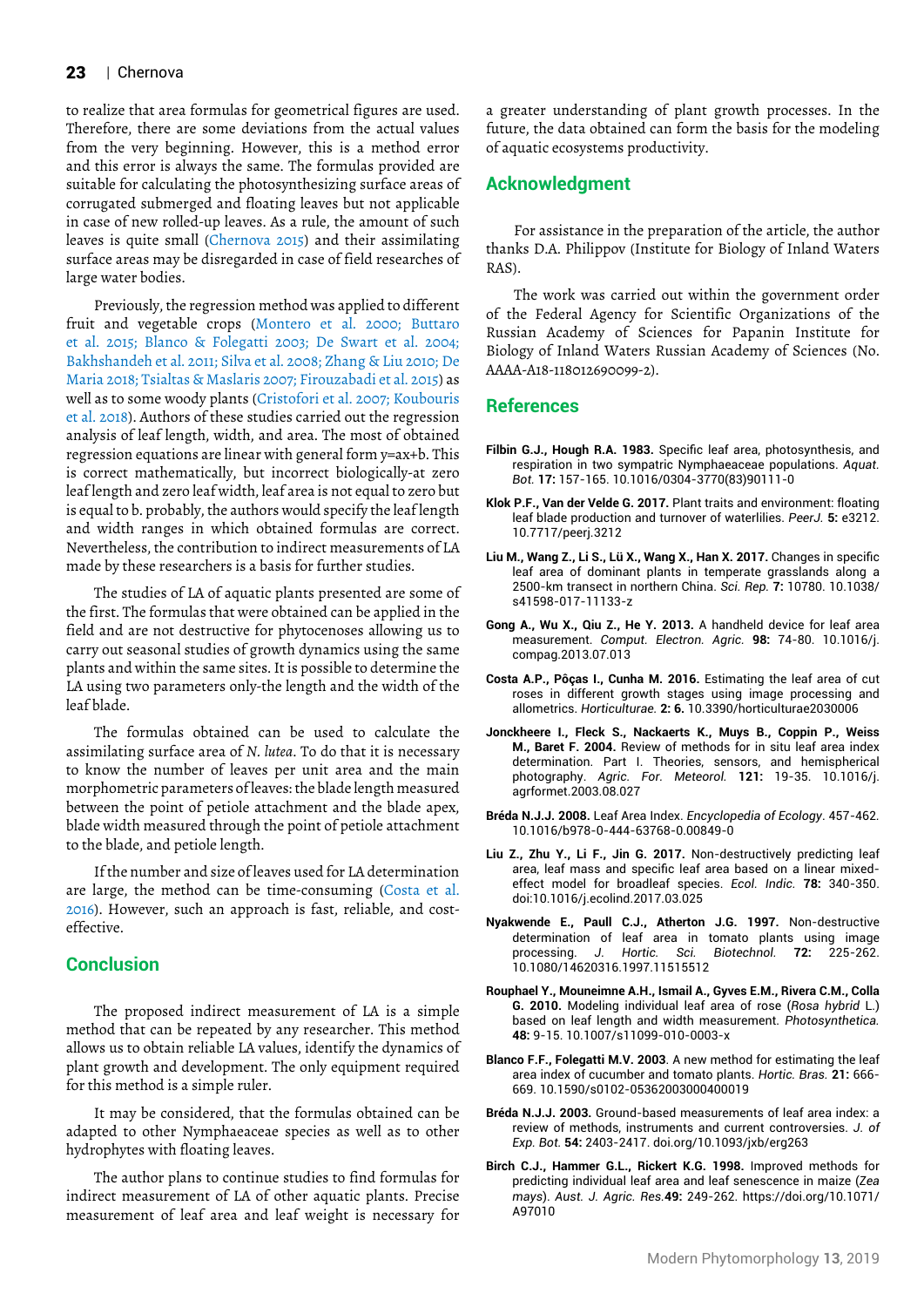- **Espinoza-Espinoza J.R., Ortiz-Cereceres J., Mendoza-Castillo Ma. del C., Villaseñor-Alva J.A., Villegas-Monter A., Peña-Valdivia C., Almaguer-Vargas G. 1998.** Regression models for the estimation of the fresh and dry weight of peach branches (*Prunus persica*, L. Batsh.). *Revista Chapingo Serie horticultura.* **4**: 125-131.
- **Antunes W.C., Pompelli M.F., Carretero D.M., Da Matta F.M. 2008.** Allometric models for non-destructive leaf area estimation in coffee (*Coffea arabica* and *Coffea canephora*). *Ann. Appl. Biol.***153**: 33-40. 10.1111/j.1744-7348.2008.00235.x
- **Rojas-Lara P.C., Pérez-Grajales M., Colinas-León M.T.B., Sahagún-Castellanos J., Avitia-García E. 2008.** Modelos matemáticos para estimar el crecimiento del fruto de chile manzano (Capsicum pubescens). *Rev. Chapingo Ser.Hortic.* **14:** 27-34.
- **Calderón A., Soto F., Calderón M., Fundora L.R. 2009.** Estimation of foliar area in posts of mango (*Manguifera indica* l.) and aguacatero (*Persea spp*) in liver phase from the linear measures of the leaves. *Cultivos Tropicales.* **30:** 43-48. https://www.redalyc.org/ pdf/1932/193217899007.pdf
- **Cardona A.C., Araméndiz H.T., Barrera C.C. 2009.** Estimation of the leaf area of papaya (*Carica papaya* L.) based on non-destructive sampling. *Actualidad y Divulgación Científica*. **12:** 131-139. www. scielo.org.co/pdf/rudca/v12n1/v12n1a14.pdf
- **Ghoreishi M., Hossini Y., Maftoon M. 2012.** Simple models for predicting leaf area of mango (*Mangifera indica* L.). *J. Biol. Earth Sci.* **2:** 845-853. newjournals.tmkarpinski.com/index.php/jbes/ article/viewFile/15/20
- **Fascella G., Darwich S., Rouphael Y. 2013.** Validation of a leaf area prediction model proposed for rose. *Chilean J. Agric. Res.* **73:** 73- 76. 10.4067/S0718-58392013000100011
- **Salazar J.C.S., Melgarejo L.M., Bautista E.H.D., Di Rienzo J.A., Casanoves F. 2018.** Non-destructive estimation of the leaf weight and leaf area in cacao (*Theobroma cacao* L.). *Sci. Hortic.* **229:** 19- 24. 10.1016/j.scienta.2017.10.034
- **Koubouris G., Bouranis D., Vogiatzis E., Nejad A.R., Giday H., Tsaniklidis G., Ligoxigakis E.K., Blazakis K., Kalaitzis P., Fanourakis D. 2018.** Leaf area estimation by considering leaf dimensions in olive tree. *Sci. Hortic.* **240:** 440-445. doi:10.1016/j.scienta.2018.06.034
- **Igathinathane C., Prakash V.S.S., Padma U., Babu G.R., Womac A.R. (2006).** Interactive computer software development for leaf area measurement. *Comput. Electron. Agric.* **51:** 1-16. 10.1016/j. compag.2005.10.003
- **Tech A.R.B., Silva A.L.C., Meira L.A., Oliveira M.E. Pereira L.E.T. 2018.** Methods of image acquisition and software development for leaf area measurements in pastures. *Comput. Electron. Agric.* **153:** 278-284. 10.1016/j.compag.2018.08.025
- **Brock T.C.M., Arts G.H.P., Goossen I.L.M., Rutenfrans A.H.M. 1983.**  Structure and annual biomass production of *Nymphoides peltata*  (Gmel.) O. Kuntze (Menyanthaceae). *Aquat. Bot.* **17:** 167-188. 10.1016/0304-3770(83)90056-6
- **Boese B.L., Clinton P.J., Dennis D., Golden R.C., Kim B. 2008.** Digital image analysis of *Zostera marina* leaf injury*. Aquat. Bot.* **88:** 87-90. doi.org/10.1016/j.aquabot.2007.08.016
- **Sinden-Hempstead M., Killingbeck K.T. 1996.** Influences of water depth and substrate nitrogen on leaf surface area and maximum bed extension in *Nymphaea odorata*. *Aquat. Bot.* **53:** 151-162. 10.1016/0304-3770(96)01020-0
- **Tcvelev N.N. 2000.** The determinant of vascular plants of North-West Russia (Leningrad, Pskov, Novgorod region). SPHFA, St. Petersburg. (In Russian).
- **Padgett D.J. 2007.** A monograph of *Nuphar* (*Nymphaeaceae*). *Rhodora.* **109:** 1-95. doi.org/10.3119/0035- 4902(2007)109[1:AMONN]2.0.CO;2
- **Papchenkov V.G. 2001.** Vegetative cover of reservoirs and watercourses of the Middle Volga region. CMP MUBiNT, Yaroslavl. (In Russian).
- **Chernova A.M. 2015.** Seasonal dynamics of yellow water lily *Nuphar lutea* (L.) Smith (*Nymphaeaceae*) in the small Ild river (Yaroslavl oblast). *Inland Water Biol.* **8:** 157-165. doi.org/10.1134/ S1995082915020042
- **Dubyna D.V. 1982.** Nymphaea of Ukraine. Naukova Dumka, Kiev. (In Russia)
- **Negrobov V.V., Khmelev K.F. 1999.** Consortium analysis of the Salisb jugs family. Basin middle ground floor. Voronej. (In Russian).
- **Vergeer L.H.T., van der Velde G. 1997.** Phenolic content of daylightexposed and shaded floating leaves of water lilies (*Nymphaeaceae*) in relation to infection by fungi. *Oecologia.***112:** 481-484. 10.1007/ s004420050335
- **Elakovich S.D., Wooten J.W. 1991.** Allelopathic potential of *Nuphar lutea* (L.) Sibth. & Sm. (*Nymphaeaceae*). *J. Chem. Ecol.* **17:** 707- 714. doi.org/10.1007/BF00994194
- **Elakovich S.D., Yang J. 1996.** Structures and allelopathic effects of *Nuphar* alkaloids: nupharolutine and 6,6'-dihydroxythiobinupharidine. *J. Chem. Ecol.* **22:** 2209-2219. 10.1007/BF02029541
- **Macías F.A., Galindo J.L.D., García-Díaz M.D., Galindo J.C.G. 2008.** Allelopathic agents from aquatic ecosystems: potential biopesticides models. *Phytochem. Rev.* **7:** 155-178. 10.1007/ s11101-007-9065-1
- **Heslop-Harrison Y. 1955.** *Nuphar* Sm. *The Journal of Ecology.* **43:** 342-364.
- **Smits A.J.M., Van Ruremonde R., Van der Velde G. 1989.** Seed dispersal of three nymphaeid macrophytes. *Aquat. Bot.* **35:** 167-180. 10.1016/0304-3770(89)90103-4
- **Dacey J.W.H., Klug M.J. 1979.** Methane efflux from lake sediments through water lilies. *Science.* **203:** 1253-1255. doi.org/10.1126/ science.203.4386.1253
- **Aulio K. 1980.** Accumulation of copper in fluvial sediments and yellow water lilies (*Nuphar lutea*) at varying distances from a metal processing plant. *Bull. Environ. Contam. Toxicol*. **25:** 713-717. https://doi.org/10.1007/BF01985597
- **Thompson E.S., Pick F.R., Bendell-Young L.I. 1997.** The Accumulation of Cadmium by the Yellow Pond Lily, *Nuphar variegatum*, in Ontario Peatlands. *Arch. Environ. Contam. Toxicol.* **32:** 161-165. 10.1007/ s002449900169
- **Klink A. 2004.** The content of selected chemicals in two protected macrophytes: *Nymphaea alba* L. and *Nuphar lutea* (L.) Sibith & Sm. in relation to site chemistry. *Pol. J. Ecol.* **52:** 229-232.
- **Klink A. 2005.** Chemical changes and nutrient release during decomposition processes of mature leaves of *Nuphar lutea* (L.) Sibith & Sm. under laboratory conditions. *Ecohydrol. Hydrobiol.* **5:**  215-222. 10.5586/asbp.2009.020
- **Tomaszewicz H. 2009.** Changes in microelement content of rhizomes of *Nuphar lutea* (L.) Sibith & Sm. during the annual cycle. *Acta soc. Bot. Poloniae.* **78:** 257-262.
- **Tomaszewicz H., Ciecierska H. 2009.** Changes in microelement content in *Nuphar lutea* (L.) Sibith & Sm. during the growing season. *Acta soc. Bot. Poloniae.* **78:** 151-165. 10.5586/asbp.2009.020
- **Kurashov E.A., Mitrukova G.G., Krylova J.V., Chernova A.M. 2014.** Lowmolecular-weight metabolites of aquatic macrophytes growing on the territory of Russia and their role in hydroecosystems. *Contemp. Probl. Ecol.* **7:** 433-448. [10.1134/S1995425514040064](https://doi.org/10.1134/S1995425514040064)
- **Chernova A.M. 2013.** Seasonal dynamics of the productivity of the yellow capsule (Nuphar lutea, Nymphaeaceae) in the conditions of small rivers of the Upper Volga region. Diss/PhD 03.02.08-ecology. Institute of Biology of Inland Waters named after I.D. Papanin. Borok. (In Russian)
- **Montero F.J., de Juan J.A., Cuesta A., Brasa A. 2000.** Nondestructive methods to estimate leaf area in *Vitis vinifera* L. *Hort. Sci.* **35:** 696-698. journals.ashs.org/hortsci/view/journals/hortsci/35/4/ article-p696.pdf

**Buttaro D., Rouphael Y., Rivera C.M., Colla G., Gonnella M. 2015**. Simple